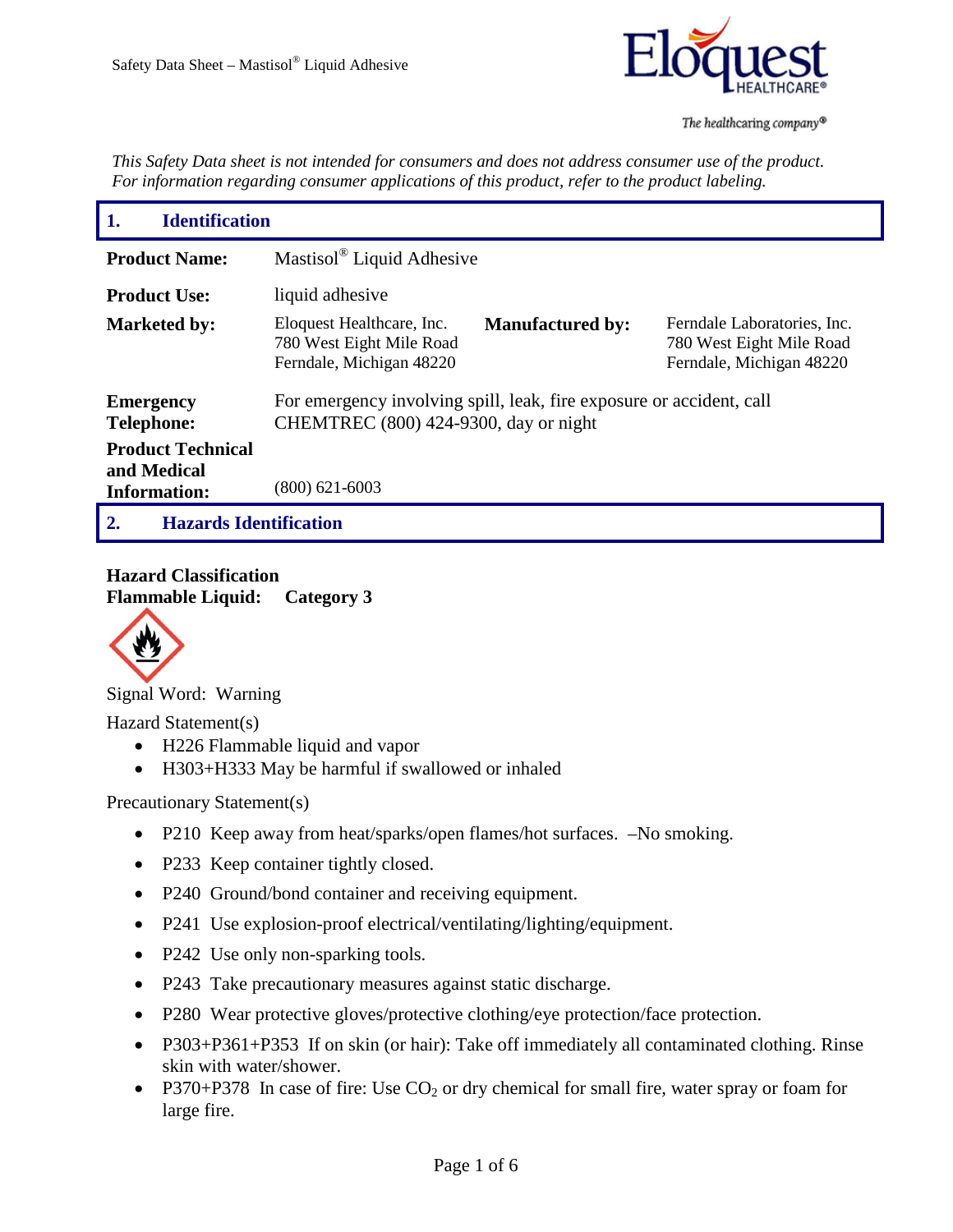- P403+P235 Store in a well-ventilated place. Keep cool.
- P501 Dispose of contents/container in accordance with local/regional/national/international/ regulations.

| <b>Inhalation:</b>                                                 | May cause upper respiratory tract irritation. High vapor concentration<br>may cause burning sensation in nose and throat.                                                                                                                                |
|--------------------------------------------------------------------|----------------------------------------------------------------------------------------------------------------------------------------------------------------------------------------------------------------------------------------------------------|
| <b>Eye Contact:</b>                                                | May cause irritation including stinging, tearing, and redness.                                                                                                                                                                                           |
| <b>Skin Contact:</b>                                               | Repeated or prolonged contact may cause irritation, defatting and drying<br>of skin.                                                                                                                                                                     |
| <b>Skin Absorption:</b>                                            | Prolonged or widespread contact may result in the absorption of<br>potentially harmful amounts.                                                                                                                                                          |
| <b>Ingestion:</b>                                                  | May cause dizziness, faintness, drowsiness, decreased awareness or<br>responsiveness, nausea, vomiting, staggering gait, lack of coordination,<br>abdominal cramps, diarrhea, coma and death.                                                            |
| <b>Medical Conditions</b><br><b>Aggravated by</b><br>Overexposure: | Repeated exposure to ethanol may aggravate liver injury produced from<br>other causes. Long term repeated oral exposure to ethanol may result in<br>the development of progressive liver injury with fibrosis. Skin contact<br>may aggravate dermatitis. |



**National Fire Protection Association (NFPA)** (estimated) Health-2 Flammability-3 Reactivity-0

| 3.<br><b>Composition/Information on Ingredients</b>  |                             |                               |                                         |
|------------------------------------------------------|-----------------------------|-------------------------------|-----------------------------------------|
| <b>Chemical Name</b>                                 | <b>CAS</b><br><b>Number</b> | <b>Percent</b><br>(by weight) | <b>Exposure Limits in Air</b>           |
| <b>Specially Denatured</b><br>Alcohol 23A, 190 proof | $64 - 17 - 5$               | $<60\%$                       | 1000 ppm TWA, OSHA/ACGIH; 1000 ppm STEL |
| <b>Gum Mastic</b>                                    | 61789-92-2                  | $<45\%$                       | None Established                        |
| Storax (Styrax)                                      | 8046-19-3                   | $< 5\%$                       | None Established                        |
| Methyl Salicylate                                    | 1199-36-8                   | $< 5\%$                       | None Established                        |

**Listed Carcinogens:** The following components, present at concentrations of ≥0.1% are listed as carcinogens or potential carcinogens by either the National Toxicology Program (NTP), the International Agency for Research on Cancer (IARC), OSHA or ACGIH: None.

| -4.                | <b>First-Aid Measures</b> |                                                                                                                                                  |
|--------------------|---------------------------|--------------------------------------------------------------------------------------------------------------------------------------------------|
| <b>Inhalation:</b> |                           | Remove to fresh air; give artificial respiration if not breathing. Obtain<br>medical assistance if respiratory irritation or distress continues. |
| <b>Eves:</b>       |                           | Immediately flush eyes with plenty of water for at least 15 minutes. Get                                                                         |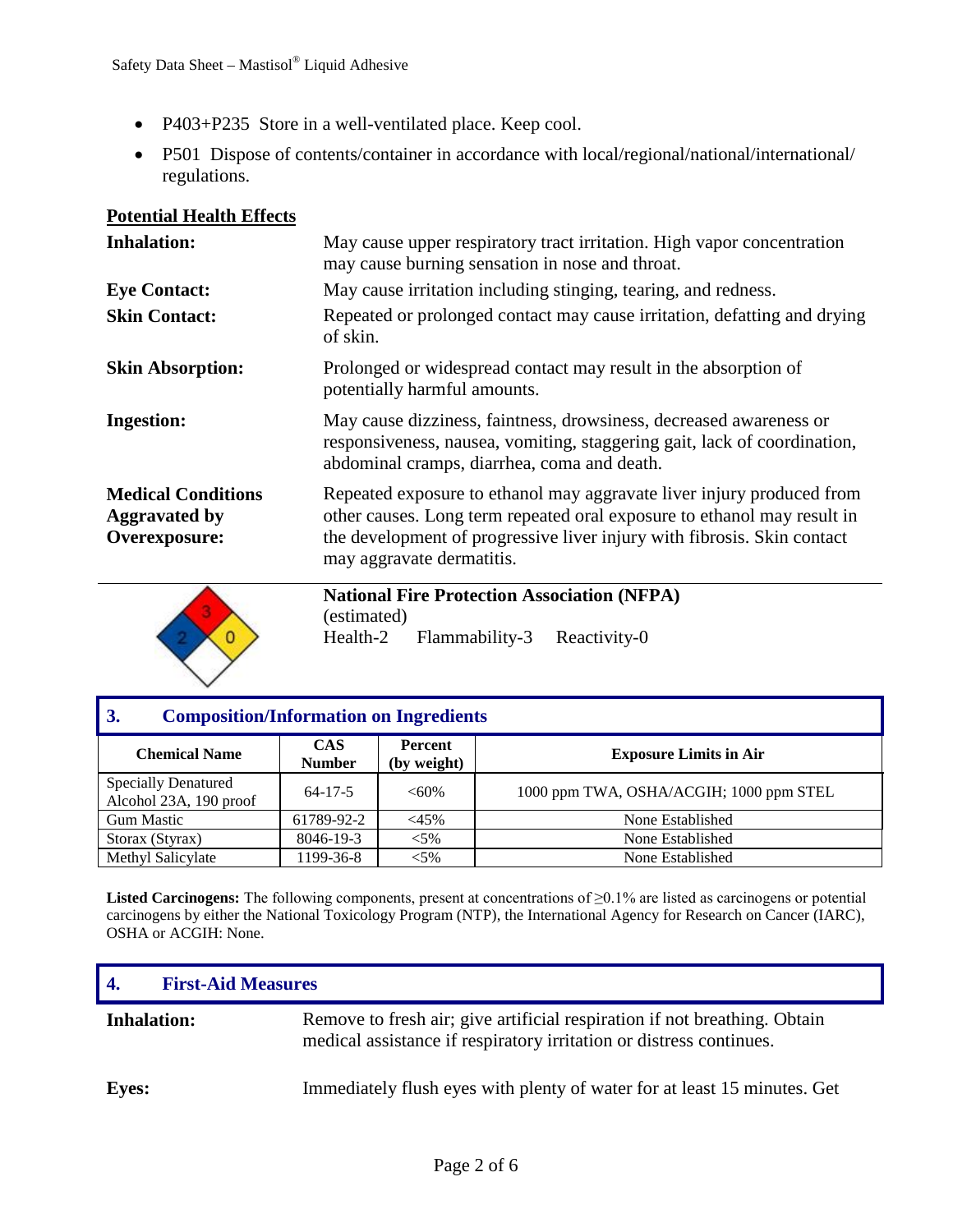|                                                    | medical attention immediately. Continue to rinse.                                                                                                                                                                                                                                                             |  |  |
|----------------------------------------------------|---------------------------------------------------------------------------------------------------------------------------------------------------------------------------------------------------------------------------------------------------------------------------------------------------------------|--|--|
| Skin:                                              | Wash skin with soap and water for at least 15 minutes. Get medical<br>attention if symptoms persist or occur after washing. Remove contaminated<br>clothing and shoes. Clean contaminated clothing and shoes before re-use.                                                                                   |  |  |
| <b>Ingestion:</b>                                  | If patient is fully conscious, give 2-3 glasses of water. Do not induce<br>vomiting unless directed by medical personnel. Obtain medical attention.                                                                                                                                                           |  |  |
| <b>Note to Physician:</b>                          | For ingestion, any unabsorbed ethanol should be removed by gastric lavage<br>after intubating the patient to prevent aspiration. Avoid the use of<br>depressant drugs or the excessive administration of fluids.                                                                                              |  |  |
| 5.<br><b>Fire-Fighting Measures</b>                |                                                                                                                                                                                                                                                                                                               |  |  |
| <b>Extinguishing Media:</b>                        | Small fire: $CO2$ or dry chemical<br>Large fire: Water spray or foam                                                                                                                                                                                                                                          |  |  |
| <b>Special Fire Fighting</b><br><b>Procedures:</b> | Self-contained breathing apparatus and full protective clothing should be<br>worn when fighting chemical fires.                                                                                                                                                                                               |  |  |
|                                                    | Unusual Fire and Explosion Hazards:<br>Vapors may travel to source of ignition and flash back.<br>٠<br>Vapors may settle in low or confined spaces.<br>$\bullet$<br>May produce a floating fire hazard.<br>Emits toxic fumes under fire conditions.                                                           |  |  |
| <b>Accidental Release Measures</b><br>6.           |                                                                                                                                                                                                                                                                                                               |  |  |
| <b>Personal Protection:</b>                        | Avoid contact with spilled material. See Section 4 for First Aid advice. Use<br>personal protection recommended in Section 8 of the SDS.                                                                                                                                                                      |  |  |
| <b>Spill Cleanup</b><br><b>Methods:</b>            | Prevent entry into sewers, basements or confined areas. A vapor<br>suppressing foam may be used to reduce vapors. Use clean non-sparking<br>tools to collect absorbed material. Cover with inert, absorbent material and<br>remove to disposal container. Flush with plenty of water.                         |  |  |
| <b>Handling and Storage</b><br>7.                  |                                                                                                                                                                                                                                                                                                               |  |  |
| <b>Handling:</b>                                   | Store at controlled room temperature between $59-86^{\circ}F (15-30^{\circ}C)$                                                                                                                                                                                                                                |  |  |
| 8.                                                 | <b>Exposure Controls/Personal Protection</b>                                                                                                                                                                                                                                                                  |  |  |
| <b>Engineering Controls:</b>                       | Adequate ventilation so that exposure limits are not exceeded for employees<br>exposed to vapors.                                                                                                                                                                                                             |  |  |
| <b>Respiratory</b><br><b>Protection:</b>           | Not applicable; aerosol formation is extremely unlikely for normal use.<br>When handling large quantities an approved self-contained breathing<br>respirator may be used if engineering controls do not maintain airborne<br>contaminant concentrations at a level to adequately protect a workers<br>health. |  |  |
| <b>Eye Protection:</b>                             | None required during normal administration or use of Mastisol <sup>®</sup> Liquid                                                                                                                                                                                                                             |  |  |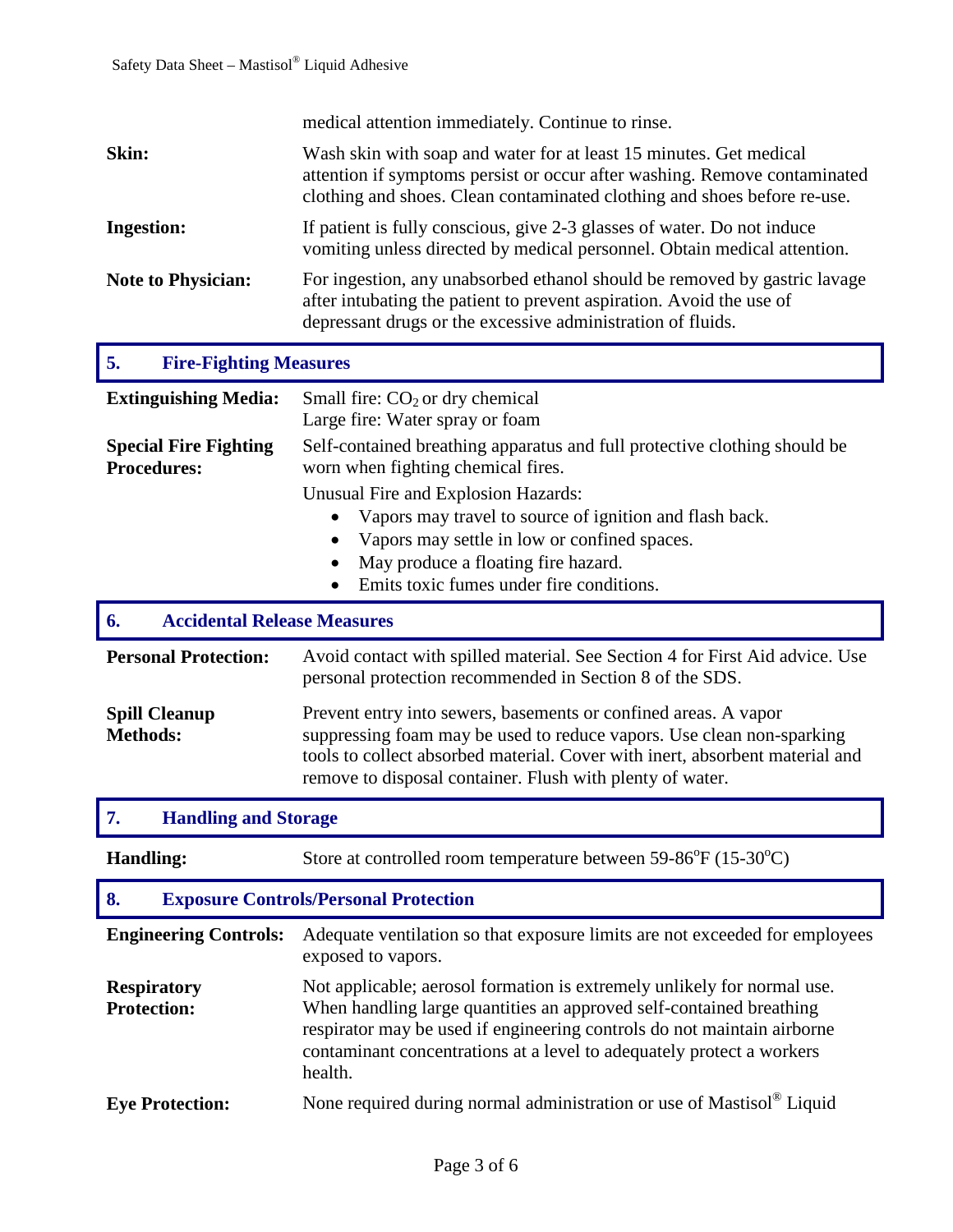|                                           | Adhesive. When handling large quantities or if eye irritation occurs during<br>use, use approved eye protection to safeguard against potential eye<br>contact/irritation.                                                                                |
|-------------------------------------------|----------------------------------------------------------------------------------------------------------------------------------------------------------------------------------------------------------------------------------------------------------|
| <b>Protective Clothing:</b>               | Prolonged skin contact may require protective gloves.                                                                                                                                                                                                    |
| <b>Hygienic Work</b><br><b>Practices:</b> | Wash hands thoroughly after handling. If working with large quantities of<br>Mastisol <sup>®</sup> Liquid Adhesive (such as spill clean-up), use chemical resistant<br>gloves and appropriate eye protection. No eating, drinking or smoking in<br>area. |

Π

| <b>Physical and Chemical Properties</b><br>9.                  |                                                                                      |                                                                  |  |
|----------------------------------------------------------------|--------------------------------------------------------------------------------------|------------------------------------------------------------------|--|
| Appearance:                                                    |                                                                                      | Yellow colored liquid                                            |  |
| Odor:                                                          |                                                                                      | Strong aromatic or balsamic odor                                 |  |
| <b>Odor threshold:</b>                                         |                                                                                      | Not available                                                    |  |
| pH:                                                            |                                                                                      | Not Available                                                    |  |
| Melting point/freezing point:                                  |                                                                                      | Not Available                                                    |  |
| Initial boiling point and boiling range:                       |                                                                                      | Not Available                                                    |  |
| <b>Flash point:</b>                                            |                                                                                      | $53^{\circ}$ F / $12^{\circ}$ C                                  |  |
| <b>Evaporation rate:</b>                                       |                                                                                      | Not Available                                                    |  |
| <b>Upper/lower flammability or explosive limits:</b>           |                                                                                      | 19%(V)/3.3%(V) (for 100% ethyl alcohol)                          |  |
| Vapor pressure:                                                |                                                                                      | Not Available                                                    |  |
| <b>Vapor density:</b>                                          |                                                                                      | Not Available                                                    |  |
| <b>Relative density:</b>                                       |                                                                                      | Not Available                                                    |  |
| <b>Solubility (ies):</b>                                       |                                                                                      | Not Available                                                    |  |
| Partition coeffeiceint: (-octanol/water)                       |                                                                                      | Not Available                                                    |  |
| <b>Auto-ignition temperature:</b>                              |                                                                                      | Not Available                                                    |  |
| <b>Decomposition temperature:</b>                              |                                                                                      | Not Available                                                    |  |
| <b>Viscosity:</b>                                              |                                                                                      | Not Available                                                    |  |
| 10.                                                            | <b>Stability and Reactivity</b>                                                      |                                                                  |  |
| <b>Stability:</b>                                              | conditions of temperature and pressure.                                              | Stable under normal ambient and anticipated storage and handling |  |
| <b>Conditions to avoid:</b>                                    | Avoid high temperatures and all sources of ignition.                                 |                                                                  |  |
| <b>Materials to avoid:</b>                                     | Avoid contact with strong oxidizing agents and strong inorganic acids.               |                                                                  |  |
| <b>Hazardous</b><br><b>Decomposition</b>                       | Combustion can yield carbon dioxide, carbon monoxide, and other oxides<br>of carbon. |                                                                  |  |
| <b>Products:</b><br><b>Hazardous</b><br><b>Polymerization:</b> | Will not occur.                                                                      |                                                                  |  |

# Page 4 of 6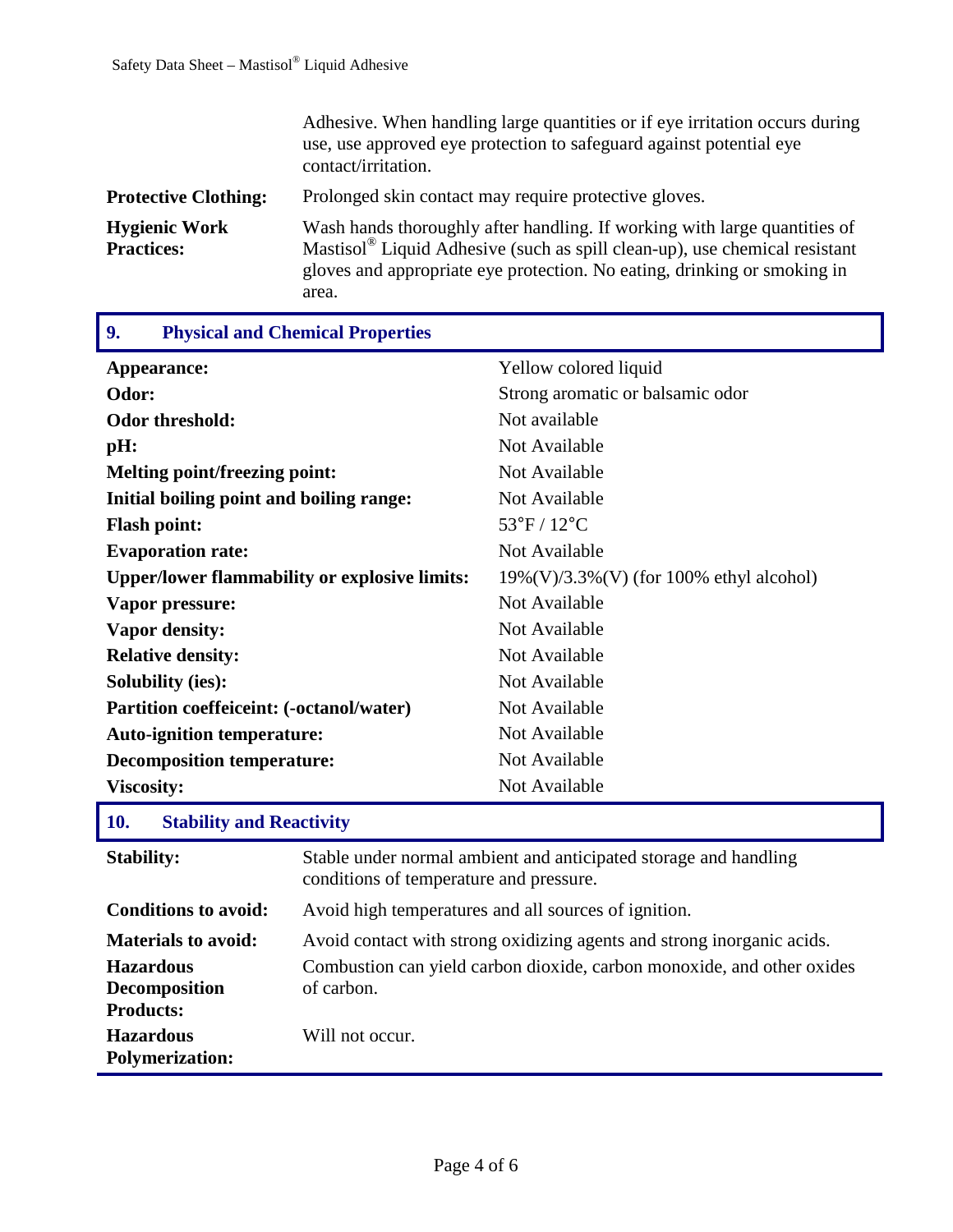## **11. Toxicological Information**

The topical safety of Mastisol® Liquid Adhesive has been demonstrated in the following studies. The product is considered non-cytotoxic and meets the requirements of the Agar Diffusion Test, ISO 10993-5 guidelines. A primary dermal irritation test in the rabbit showed the product to be a negligible irritant. The product showed weak allergenic potential, Grade I sensitization rate which is not considered significant in the guinea pig maximization test.

Gum Mastic and Storax have not been thoroughly investigated for chemical, physical and toxicological properties. Repeated ingestion of ethanol by pregnant mothers has been shown to adversely affect the central nervous system of the fetus, producing a collection of effects which together constitute fetal alcohol syndrome. Repeated exposure to ethanol may aggravate liver injury produced from other causes. Skin contact may aggravate dermatitis.

In toxicology studies Methyl Salicylate has shown eye irritation and skin irritation in guinea pigs. Repeated large doses (both oral and dermal) have produced reproductive effects in rats.

### **12. Ecological Information**

There is no ecological information available at this time. Prevent spilled material from entering sewers, storm drains, other unauthorized drainage systems, and natural waterways.

### **13. Disposal Considerations**

Vapors may collect in empty containers. Treat empty containers as hazardous. Dispose of spill-clean up and other wastes in accordance with local, state, and federal laws and regulations (contact local or state environmental agency for specific rules). Do not dispose of via sinks, drains, or into immediate environment.

### **14. Transport Information**

**Transportation Incident Information:** For further information related to spills resulting from transportation incidents, refer to latest Department of Transportation Emergency Response Guidebook for Hazardous Materials Incidents.

#### **U.S. DOT Hazardous Material Shipping Description:**

Proper Shipping Name: Adhesives Hazard Class: 3 UN/ID: UN1133 Packaging Group II **Finished Product:** Shipped under Consumer Commodity

| <b>Regulatory Information</b><br><b>15.</b> |                                                                                                       |  |
|---------------------------------------------|-------------------------------------------------------------------------------------------------------|--|
| <b>TSCA:</b>                                | Exempt                                                                                                |  |
| <b>CERCLA:</b>                              | Components present in this product at a level which could require reporting<br>under this statue are: |  |
|                                             | Chemical<br><b>CAS</b> Number<br><u>Upper Bound Conc.%</u>                                            |  |
|                                             | $67-64-1$<br>7.24<br>Acetone                                                                          |  |